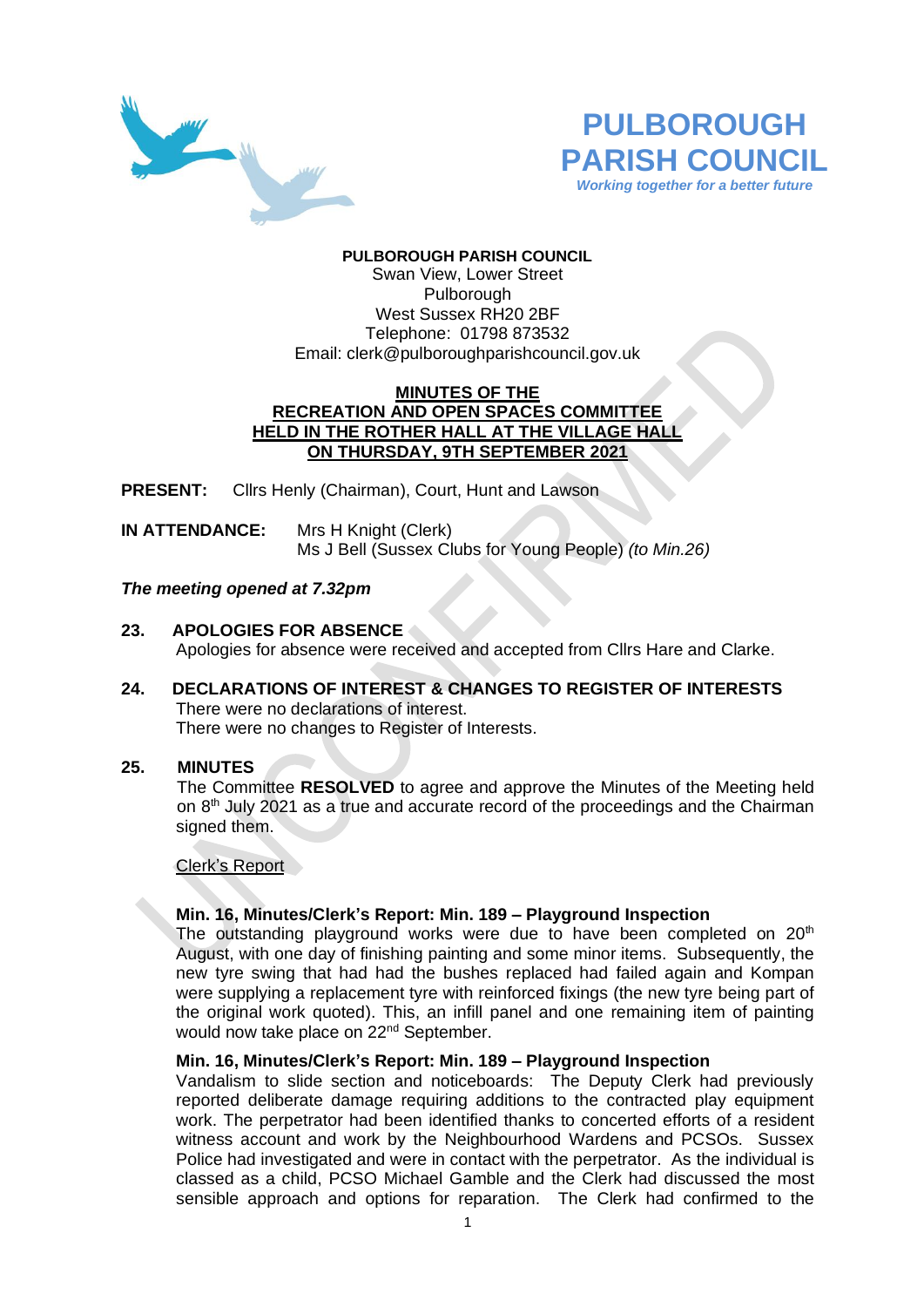PCSO that Sussex Police could decide on the most appropriate form of community payback for the offence.

# **26. PUBLIC SPEAKING**

The Committee Chairman welcomed Jo Bell, Operations Manager at Sussex Clubs for Young People (SCYP), to the meeting.

## *Meeting adjourned 7.35pm Meeting reconvened 7.45pm*

During the adjournment, Jo Bell reported on the continued search for a suitable venue for the club, particularly crucial with the colder season approaching, and sought the Council's assistance if possible. Councillors asked various questions and conversation covered that the St Mary's Primary School building was definitely no longer an option, and that if necessary external fundraising sources may be required to secure a new regular base for the club. Additionally, Cllr Henly as Committee Chairman and a Village Hall Trustee offered to liaise with the Village Hall Manager and Trustees to discuss the potential for hiring space at the Village Hall (Pulborough Social Centre).

## **27. RECREATION CLUB REPORTS**

SCYP had provided their Termly Report  $27<sup>th</sup>$  July- $27<sup>th</sup>$  August 2021 which had been circulated to the committee, in addition to the verbal report held under Agenda item 3 Public Adjournment (Min.25 above). Attendance at the club's external sessions with the Purple Bus had increased significantly over the past months, aided by some school parents accompanying younger children which assisted SCYP with adult supervision. Most sessions had over 30 young people attending, with 79 on one occasion. A group of young people had been taken on 2 external trips, focussing on pondlife, nature and wildlife care. These were provided free where possible to those needing support.

The following written reports had been received by the Clerk from the cricket and bowls clubs:

## Cricket Club

*The last League match was played on Saturday 4th. September. Our season was not very successful losing more matches than won but managed to survive in the same division.*

*We have our annual friendly match against a Social Club team next Sunday. Any proceeds from this fundraising event are split between the Clubs.*

*Early October will see the end of season renovation of the square in readiness for the 2022 season.* 

*We are also seeking funds to renovate the practice nets which are in need of repair before the new season.*

## Bowls Club

*Nothing has changed with our club. The work is progressing as earlier, although the weather held us back for a while, however with the end of the season in site I would expect a moving on as we can concentrate on that project without other distractions.*

#### Pulborough Youth Football

Cllr Hunt, having been in contact with them regarding potential external sponsorship opportunities, had received an email report from Pulborough Youth Football Club as follows:

*Thank you for contacting me and taking the time to talk to me the other day. My apologies for taking a bit of time to email you with further details but I was on holiday*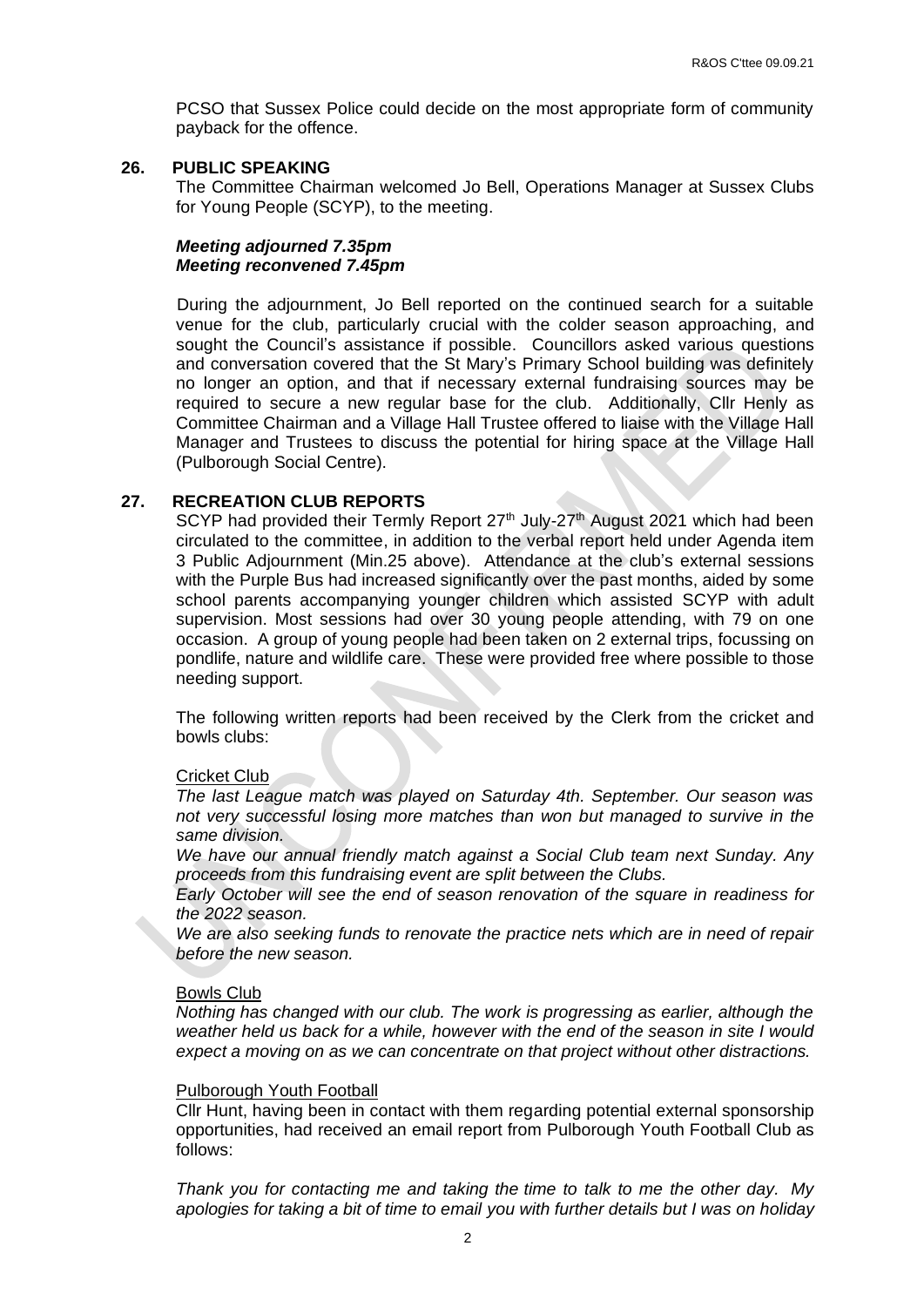*last week. I will try and give you a 'brief' overview of the Youth Football Club we have set up.*

*I* moved to Pulborough from Billingshurst 4 years ago and live (not far from the) *recreation ground. I quickly realised that there wasn't any children's sport played in Pulborough and I have 3 young boys myself. When my eldest was 5 I was in the social club one evening and Darren Greenfield, who runs the social club, advised if we could find enough children they would sponsor us. 3 weeks later we had 10 children, 10 balls & 10 bibs, 2 coaches, child welfare officer, FA DBS checks and completed safeguarding courses. We have become part of the men's football club so have the same treasurer, secretary & chairman.*

*We have also been sponsored by 'Spellman High Voltage Electronics Ltd' who are based on Broomers Hill, Pulborough. They have provided our teams with kits and clothing for the coaches.*

*Covid-19 slowed our progression as it was stop-start but next season we currently have the following:*

*- U8 team, with manager & assistant. Currently 12 players and they will be playing in the ACYFL (Arun & Chichester Youth Football League) on Sunday mornings with training Wednesday evenings.*

*- U7 team, with manager, assistant & a coach. Currently 12 players and they train on Sunday morning with some friendlies. Potential to join the league later on this season.*

*- U6 team. I have currently got 9 players interested but nobody has stepped forward to volunteer as a manager & coach. Obviously these things can only run with volunteers!*

*We have been able to run the teams with a very small charge to parents along with sponsorship from the social club & Spellman. This has enabled us to purchase regulation goals, training equipment, line marker, required courses for the volunteers, etc. We want to keep the cost down for parents as it is more of a community club with all our players living in Pulborough and attending St Mary's Primary School.*

*This weekend, Sunday 29th August, the U8 team have a friendly kicking off at 10am and the U7 team have training at the same time. They will both be on the recreation ground if anybody is interested to see what we are about (although a little light on players with the holidays!)*

## **28. PARISH COUNCIL PESTICIDE USE**

This item had been referred from the committee meeting held  $27<sup>th</sup>$  May 2021, Min.9. Members noted information provided on which pesticides/herbicides are used and where these are applied as follows:

Round Up – for around trees and bollards on borders of recreation ground, around playpark fence, pavilion car park and social club;

Grazon – for use on brambles at the allotments and Nutbourne Common; Weedox – for weeds on the grass around the committee room at pavilion.

The Clerk had also circulated information she had found relating to 'natural' herbicides. It was apparent that these also could be dangerous and needed careful use.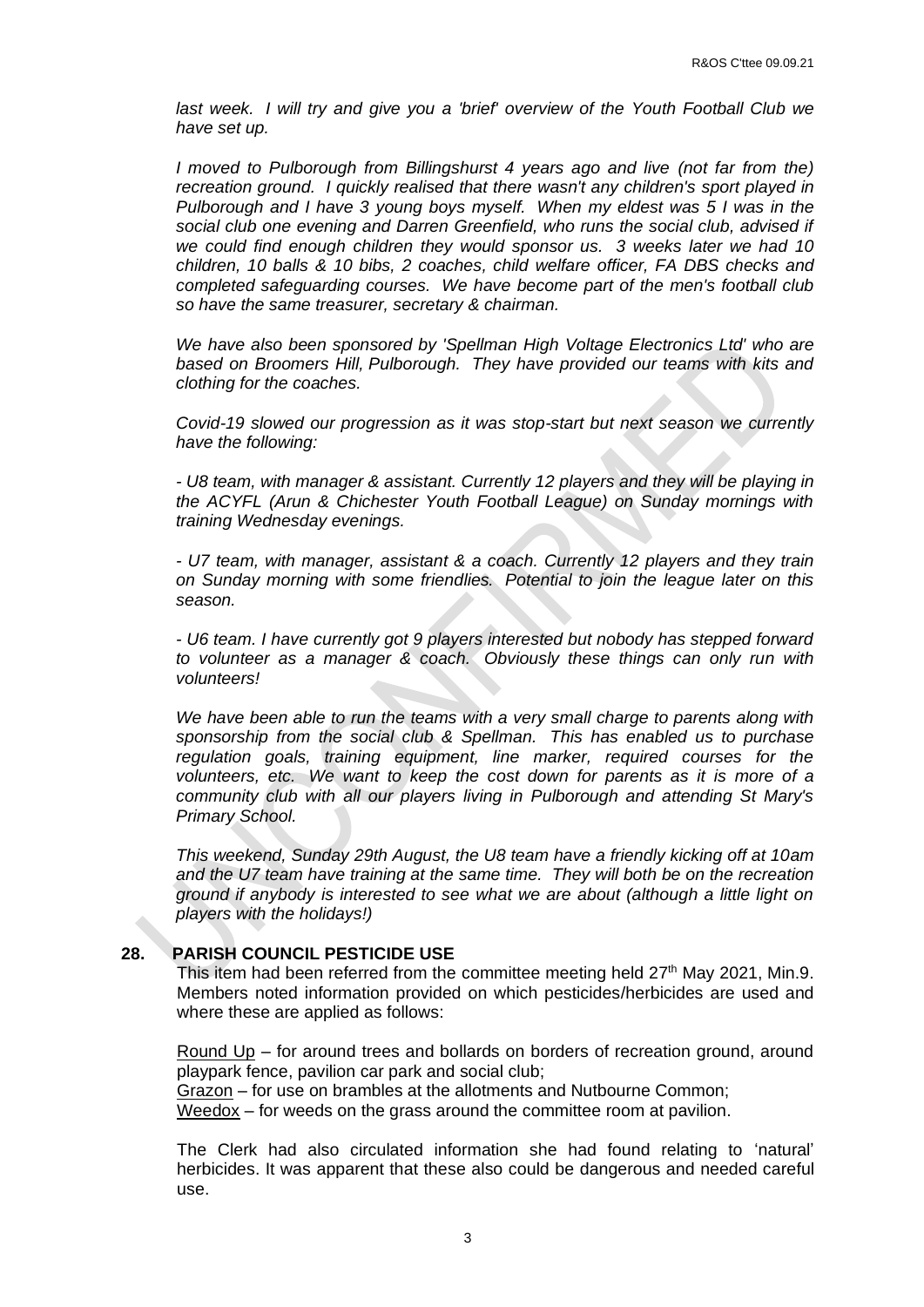Members also noted that under the Clerk's direction, the Council's Groundsman had attained NPTC certificates PA1 Safe Use of Pesticides and PA6 Hand Held Application Unit 151 in January 2018. Certificates do not expire though it is generally recommended to undertake refresher courses every 3-5 years, meaning that 2021 is the earliest this might be considered necessary.

It was **RESOLVED** that the Clerk arrange for the Groundsman to attend refresher training on using chemical weedkillers as soon as practicable.

## **29. MEDIUM TERM STRATEGY FOR MANAGEMENT OF PLAYGROUND EQUIPMENT REPAIRS AND REPLACEMENT**

Members considered the spreadsheet sent with the agenda, which detailed the quotations for the remaining works from the Inspection Report (Priority 3s) together with the lifespan of all equipment, as stated in the latest Inspection Report. As a starting point, the Clerk suggested that, whilst all lifespans were a benchmark guide only, ranging between 2 and 10+ years, the committee might consider the midway point. Based on all equipment with 2-5 years anticipated remaining lifespan, officers could be asked to obtain quotes for replacement of those items to report back and the Finance & Policy Committee subsequently advised for budgeting purposes, with an annual review by the R&OS Committee.

Cllr Hunt wanted to include an opportunity for users of the equipment, eg parents of young children and less able users or children with special needs, to feed their views into the purchase of future equipment. The Clerk advised that the committee could decide to co-opt non councillors in an advisory role to provide this feedback if Members wished.

Following some discussion, it was **RESOLVED** to refer this item to the next meeting.

## **30. FENCE AT ALLOTMENTS**

Members noted further correspondence from the plot holder who has been seeking repair of fences bordering the allotment site near his plot, and reduction of trees/vegetation overshadowing the plot. It was noted that the Groundsman has strimmed and removed ground vegetation and overhanging tree growth as high as possible.

Following debate about ownership of the wooden fence in question, the Committee and officers were unable to ascertain this and who is therefore responsible. It was **RESOLVED** therefore that in the first instance the Clerk will contact the landowner which the fence borders on the assumption of their ownership of the fence, and politely request that they consider replacing the broken panels.

## **31. OFFER OF FREE TREES ON PARISH COUNCIL LAND**

This item had been referred from the meeting held on 11<sup>th</sup> March 2021. Min.179.2. It was felt to be still too early for tree planting, however Members could be thinking of suitable locations for the October meeting to consider, with a view to planting during October, November or December this year. The Clerk suggested that one or more of the tree contractors the Council utilises may have useful knowledge of suitable locations on Council land and appropriate trees to plant. Members were particularly interested in having a variety of types, including fruiting/berry trees and small copses..

It was **RESOLVED** that the Clerk would seek such suggestions and Members would also give this thought, for report back to the October meeting. Members would then assess all suggestions, including any impact on the Groundsman's work.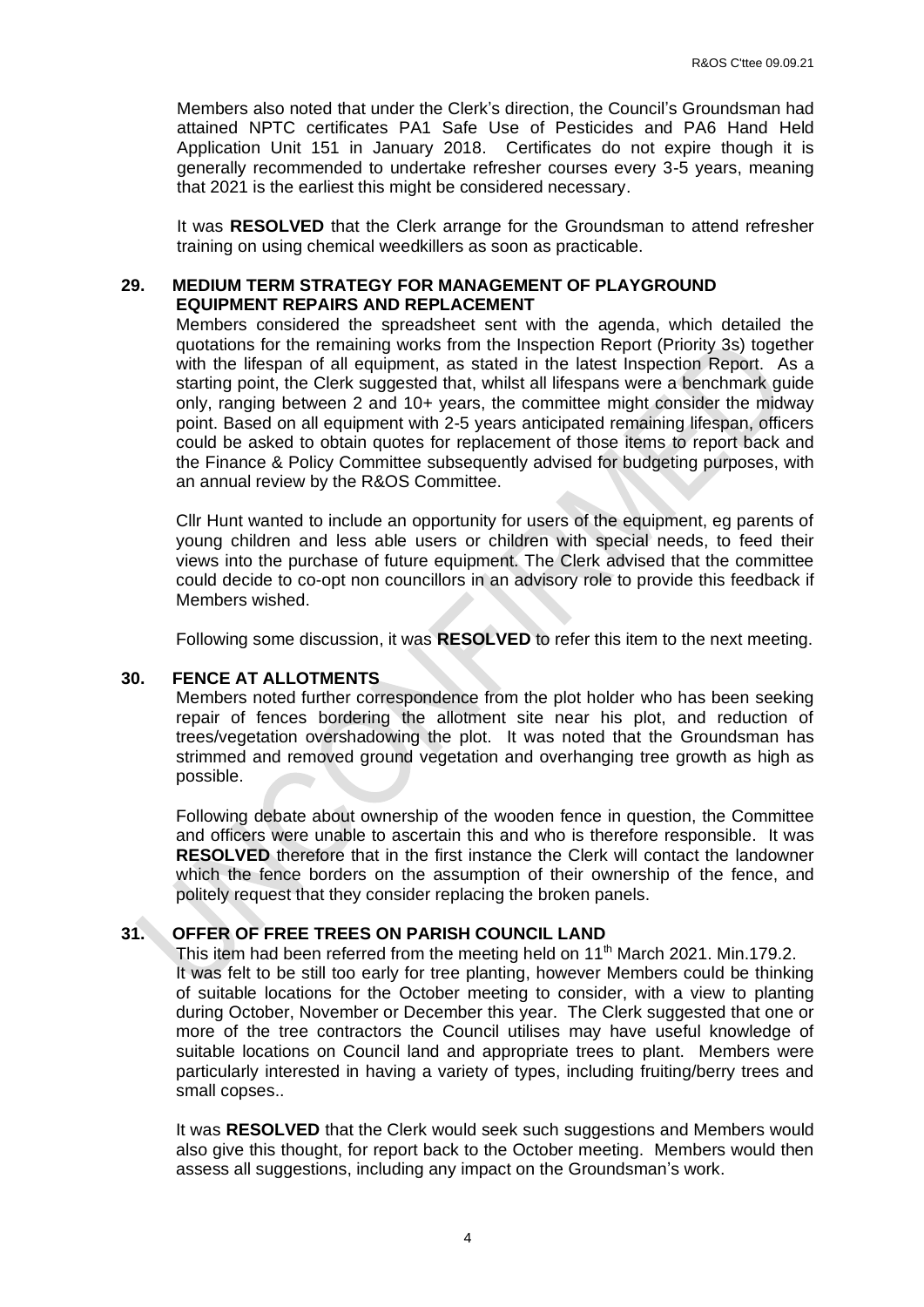### **32. GRAB LORRY HIRE**

Members had received two quotations for hire of a grab lorry (mixed waste 8 tonne capacity) to clear away vegetation collected and stored by the Groundsman, from the fenced area in the sports pavilion car park. It was **RESOLVED** to accept the quotation from RJB Haulage & Grab Hire of £580.00 + VAT.

#### **33. TREE CONDITION, MAIN RECREATION GROUND**

Members had received the report from the HDC Arboricultural Officer regarding two oak trees close to Collingwood on the main recreation ground that he had observed whilst in the area. The English oak (Tree ref. 151) suffering from honey fungus was not as much of a concern and could be monitored. The red oak (Tree ref. 149) which he noted is suffering from Meripilus giganteus at its base was however more of a concern due to a fair amount of deadwood and its proximity to highly used public area/cricket outfield. Whilst not likely to pose an immediate danger, the onset of winter weather and continued degradation from the disease will leave the tree susceptible to failure caused by windthrow.

The Clerk updated Members on her subsequent discussion with the officer and that the next triennial tree survey would be due from February 2022. It had not been possible to obtain quotations in time for this meeting to consider but the Clerk had already sought three quotations which were awaited, for a) removal of deadwood only from the red oak, and b) complete removal of the red oak tree. It was noted that whilst removal of considerable deadwood now would suffice, with a view to ongoing monitoring and eventual removal, the Clerk's recommendation is to remove the tree entirely and plant a new tree in a more suitable location.

Following due consideration, it was **RESOLVED** that the condition of the English oak (Ref 151) be monitored and picked up in the 2022 tree survey; and that the red oak (ref. 149) is to be removed as soon as practically possible; It was further **RESOLVED** that the Clerk, under delegated authority to deal with urgent matters up £1,000, will approve the best value quotation received and authorise the work, liaising with the Council Chairman and Committee Chairman. It was suggested that the Council's Tree Warden could be asked to assist with monitoring the English oak.

## **34. CORRESPONDENCE**

### **Ministry of Housing, Communities & Local Government**

Letter regarding accessible and inclusive play areas. Copied to Committee. **During discussion of this letter, Cllr Hunt offered to research potential grants for provision of accessible and inclusive play equipment.**

### **WSCC**

Town & Parish News – special edition re ash dieback. Copied to Committee.

## **SDNPA**

- Notification of a 'Nature Recovery' webinar on 13.10.21 at 6.30pm.
- Newsletter July & August 2021.

### **CPRE**

- Annual report 2020 & Invitation to the CPRE Sussex Virtual AGM on 25.09.21.
- CPRE Sussex September 2021 News *(email forwarded to Committee).*

#### **Kompan**

Case study on playground works. Copied to Committee.

#### **Publications**

- Wey & Arun July & August e-newsletter.
- CPRE The Countryside Charity Summer 2021